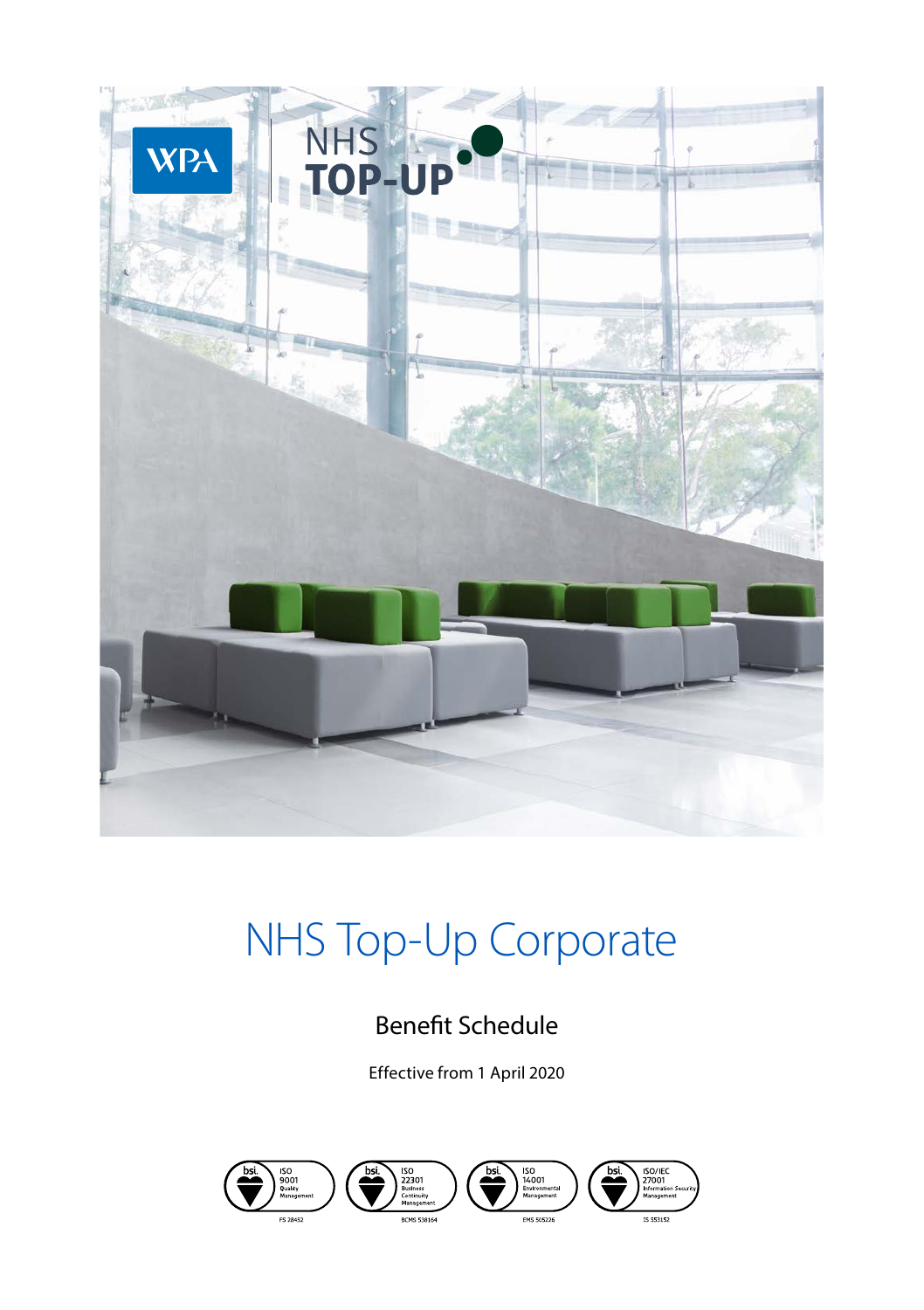## NHS Top-Up Corporate : *Benefits*

This *Benefit Schedule* details all applicable monetary and non-monetary limits and should be read in conjunction with 'A Guide to Your Corporate Cash Plan' (*your Guide*) and *your Certificate of Registration*. *Your Certificate of Registration* confirms the *benefit* options and level of cover *you* have, for example whether *you* have any *Extras* and *your* level of reimbursement where applicable.

*You* **should refer to the corresponding Section of** *your Guide* **when using this** *Benefit Schedule* **as each Section contains important information about each** *benefit***.**

The *benefit* amounts shown are the maximum amounts payable per person per *Cash Plan Year,*  unless otherwise stated.

For details of how to *claim* please see Section 3 of *your Guide* (*Claims*).

 $(1)$ It is a condition of *your Cash Plan* that *your* personal data will be processed in accordance with the WPA Group privacy policy which is available in *your Guide* or, for *our* latest version, visit: wpa.org. uk/privacy

#### **When reading this** *Benefit Schedule* **the following applies:**

#### **L1 = Level 1 | L2 = Level 2 | L3 = Level 3**

This *benefit* is eligible subject to the terms and conditions of *your Cash Plan*.

This *benefit* is not eligible under *your Cash Plan*.

This *benefit* is an *Extra* available to enhance *your Cash Plan*. Please check *your Certificate of Registration* to see if this *Extra* has been chosen.

Very important information.

| Core <b>Benefits</b> |                                                                                                                                                                                |                                             | 12                              | 13                               |
|----------------------|--------------------------------------------------------------------------------------------------------------------------------------------------------------------------------|---------------------------------------------|---------------------------------|----------------------------------|
|                      | Dental                                                                                                                                                                         | £65                                         | £100                            | £150                             |
|                      | <b>Optical Treatment</b>                                                                                                                                                       | £65                                         | £100                            | £150                             |
|                      | Therapy<br>Up to 10 sessions on GP<br>referral (all therapy). Up to<br>four sessions on self-referral<br>(physiotherapy, osteopathy and<br>chiropractic <i>treatment</i> only) | £200                                        | £300                            | £400                             |
|                      | <b>Specialist Consultations</b>                                                                                                                                                | £150                                        | £200                            | £250                             |
|                      | <b>GP</b> Services                                                                                                                                                             | £50                                         | £100                            | £150                             |
|                      | New Baby                                                                                                                                                                       | £50                                         | £100                            | £200                             |
|                      | <b>Hospital Stay</b><br>Per day/night up to the maxi-<br>mum shown                                                                                                             | £400<br>(E20 <sub>per</sub> )<br>day/night) | £700<br>$£35$ per<br>day/night) | £1,000<br>(£50 per<br>day/night) |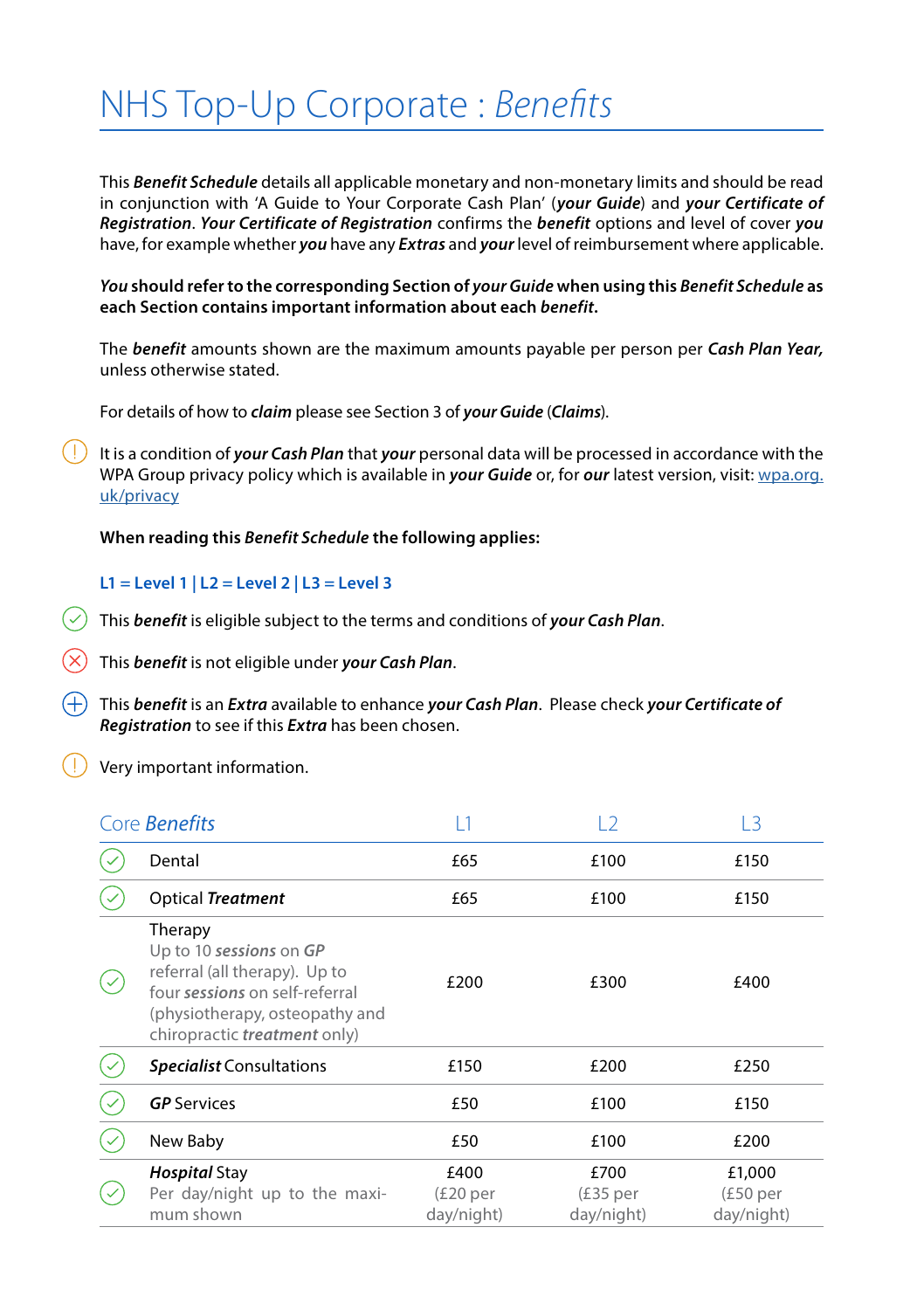| Core <b>Benefits</b> continued |                                                                                                                                                                                   |                        |                         | -3                        |  |  |
|--------------------------------|-----------------------------------------------------------------------------------------------------------------------------------------------------------------------------------|------------------------|-------------------------|---------------------------|--|--|
|                                | <b>A&amp;E</b> Attendance $-$ £20 per visit                                                                                                                                       | £20<br>(max one visit) | £40<br>(max two visits) | £60<br>(max three visits) |  |  |
|                                | <b>NHS</b> Car Parking<br>Up to £300 for cancer<br>treatment. £50 for other<br>hospital stays                                                                                     | £300                   | £300                    | £300                      |  |  |
|                                | The following two benefits are included on all Levels of Cover                                                                                                                    |                        |                         |                           |  |  |
|                                | Employee Assistance Programme (EAP)<br>Telephone Counselling • Wellbeing and Health Information • Debt and Money Information<br>and Support • Legal Information • Manager Support |                        |                         |                           |  |  |
|                                | <b>Remote GP Services</b> – 24/7 access to a private GP helpline, video consultations, private pre-<br>scriptions and Specialist referral                                         |                        |                         |                           |  |  |

If *you* have the Dental Injuries, mycancerdrugs, Cosmetic Surgery, Essential European Cover or Face to Face Counselling *Extra(s)* included under *your Cash Plan* membership, *claims* will need to be pre-authorised in advance and will be paid subject to a level *we* consider to be a *customary and reasonable cost* and in accordance with the terms and conditions of *your Cash Plan*. Please see Section 3.4 of *your Guide* (*Your Treatment* Provider's Fees).

### *Extra Benefits*

| <b>Scans and Screens</b>                                                                                                                                                                                                                                                                                                                                                                                                                                                     | £200                     |
|------------------------------------------------------------------------------------------------------------------------------------------------------------------------------------------------------------------------------------------------------------------------------------------------------------------------------------------------------------------------------------------------------------------------------------------------------------------------------|--------------------------|
| One health screen every two consecutive Cash Plan Years                                                                                                                                                                                                                                                                                                                                                                                                                      |                          |
| Allergy Testing                                                                                                                                                                                                                                                                                                                                                                                                                                                              | £80                      |
| Dental Injuries                                                                                                                                                                                                                                                                                                                                                                                                                                                              | £10,000                  |
| mycancerdrugs - Lifetime benefit                                                                                                                                                                                                                                                                                                                                                                                                                                             | £50,000                  |
| <b>Cosmetic Surgery</b>                                                                                                                                                                                                                                                                                                                                                                                                                                                      | £20,000                  |
| <b>Essential European Cover</b>                                                                                                                                                                                                                                                                                                                                                                                                                                              | £100,000                 |
| Personal Accident - can be <i>claimed</i> once per person per accident<br>Permanent total disablement - £15,000<br>Total and irrecoverable loss of sight of both eyes $-$ £15,000<br>Total and irrecoverable loss of sight in one eye $-$ £7,500<br>Total and irrecoverable loss of the use of two limbs $-$ £15,000<br>Total and irrecoverable loss of the use of one limb $-$ £7,500<br>Total and irrecoverable loss of sight of one eye and loss of one limb -<br>£15,000 | Overall limit<br>£15,000 |
| Face to Face Counselling                                                                                                                                                                                                                                                                                                                                                                                                                                                     | Six sessions             |